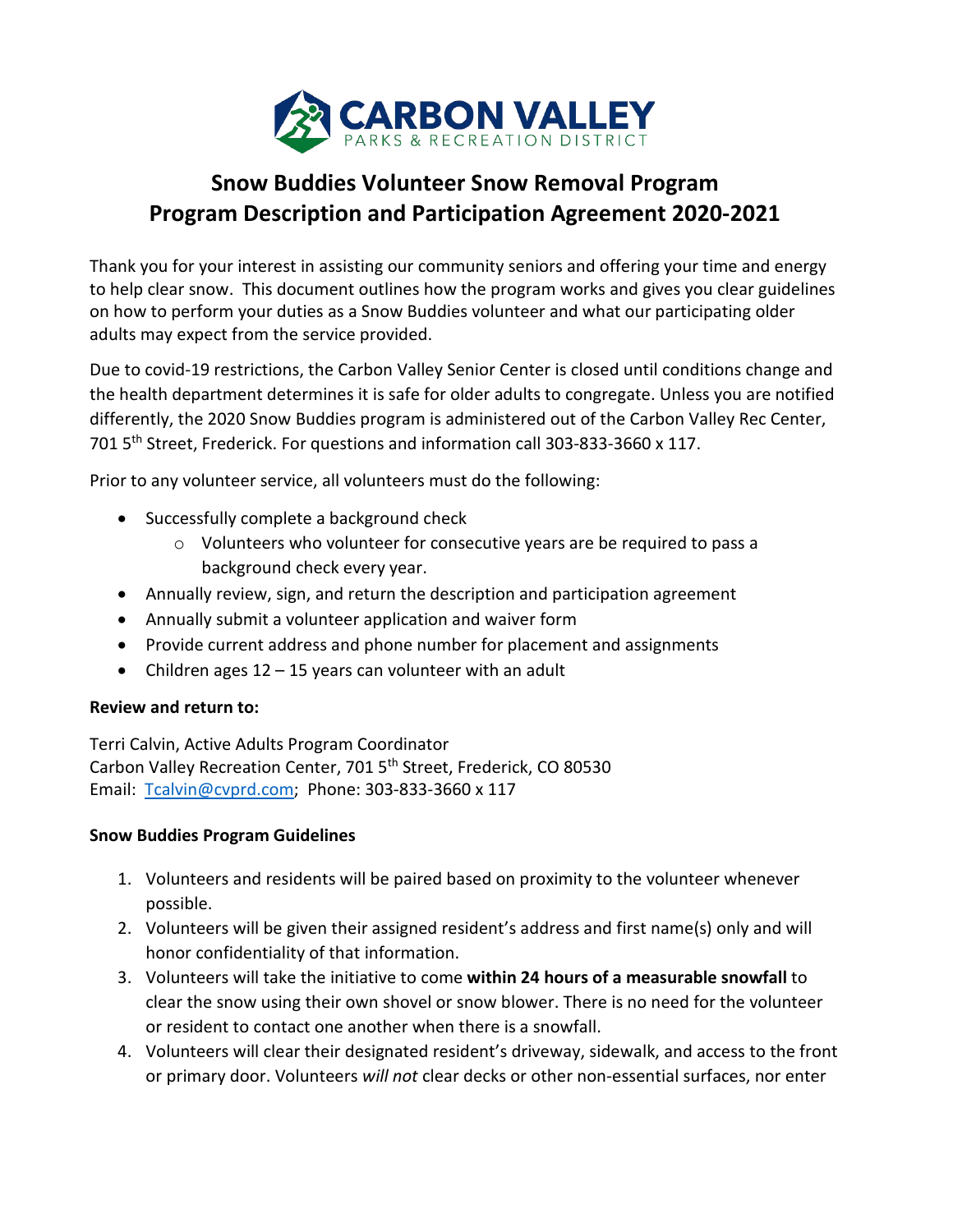the back or side yards unless that is the primary access from the garage/parking to the home.

- 5. Volunteers will deposit snow on the resident's property and not on the street or other public places.
- 6. Volunteers will not enter the home for any reason, even if invited by the resident. Residents are welcome to come out and say hello if desired. If residents need additional services, please contact Terri Calvin, Carbon Valley Active Adults Coordinator, 303-833- 3660 x 117.
- 7. Volunteers will contact Terri Calvin at 303-833-3660 x 117 if they are unable to clear snow within the given time frame. Please inform Terri Calvin or the call the recreation center at 303-833-3660 in advance with dates you will be out of town.
- 8. Staff, during regular business hours, will attempt to find a temporary replacement volunteer and will attempt to notify the resident of any change.
- 9. Colorado weather can be unpredictable and even volunteers may find it difficult to dig out on time from a heavy snowfall. **There is no guarantee that snow will always be cleared within the 24-hour time frame,** however volunteers will make a good faith effort to do so.
- 10. Residents will be given their volunteer's first name only.
- 11. Residents are expected to keep barking or aggressive dogs inside during snow removal.
- 12. If neighbors or non-resident family members take it upon themselves to clear the resident's snow before the volunteer arrives, this can create a challenge to the success of the program. Unless those well-meaning parties can commit to doing it consistently, we ask that residents communicate to those parties that you have a dedicated volunteer for the duration of the season. This way volunteers won't arrive only to find that the work has already been done.
- 13. Due to the popularity of the program residents may be put on a waitlist until a volunteer becomes available.
- **14. Please keep a copy of this document for your reference throughout the season.**
- 15. To protect the privacy and confidentiality of both volunteers and residents, the Active Adults Coordinator, Terri Calvin, will be the contact for any questions or concerns about how the program is going. Terri can be reached at 303-833-3660 x 117 or [tcalvin@cvprd.com](mailto:tcalvin@cvprd.com)

**Please sign as acknowledgement that you understand and agree to the guidelines of this program.**

\_\_\_\_\_\_\_\_\_\_\_\_\_\_\_\_\_\_\_\_\_\_\_\_\_\_\_\_\_\_\_\_\_\_\_\_ \_\_\_\_\_\_\_\_\_\_\_\_\_\_\_\_\_\_\_\_\_\_\_\_\_\_\_\_\_\_\_\_\_\_\_\_

\_\_\_\_\_\_\_\_\_\_\_\_\_\_\_\_\_\_\_\_\_\_\_\_\_\_\_\_\_\_\_\_\_\_\_\_ \_\_\_\_\_\_\_\_\_\_\_\_\_\_\_\_\_\_\_\_\_\_\_\_\_\_\_\_\_\_\_\_\_\_\_\_

**Resident Name (printed) Volunteer Name (printed)**

**Resident Address (printed) Volunteer Address (printed)**